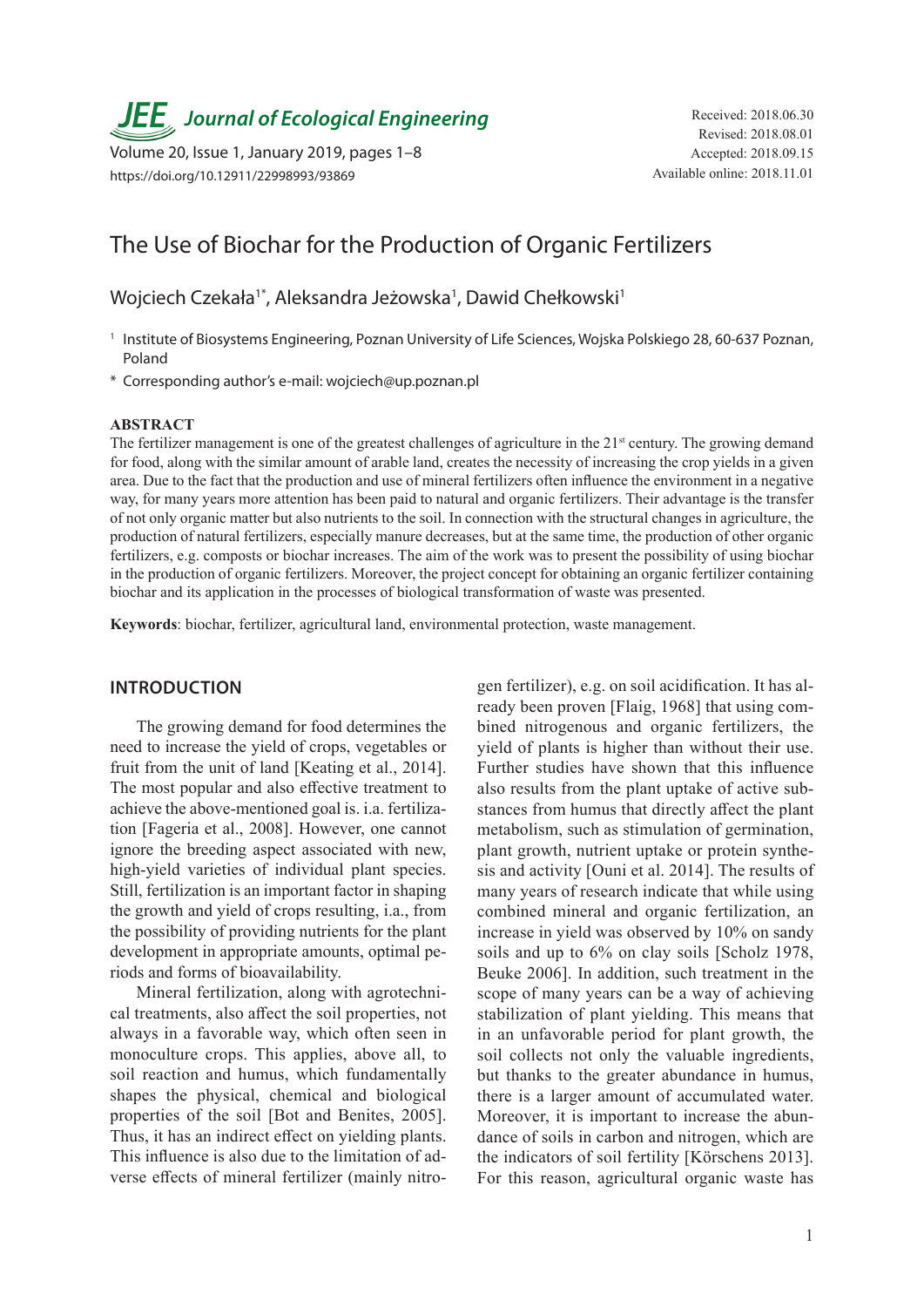been used for many years as fertilizers, which also solves the problem of their storage and uncontrolled decomposition [Czekała et al., 2017]. A beneficial effect of reducing nitrogen emissions from arable fields is also significant [Brockmann et al., 2018]. Natural and organic fertilizers are also the sources of essential nutrients for plants, such as: nitrogen, phosphorus, potassium, calcium, magnesium and sulfur, as well as microelements.

At present, is possible to observe the activities aimed at increasing the amount of crops per hectare, as well as proper management of waste from the agri-food industry [Czekała, 2018; Ekielski et al., 2017]. The simultaneous use of mineral, natural and organic fertilizers (including manure, compost or slurry) for fertilizing purposes solves the problem of storage and reduces the need for disposing mineral fertilizers. In addition to the typical organic fertilizers, other sources of substrates are also being searched for the production of new organic fertilizers. One such source is biochar.

The aim of the following work was to present the possibility of using biochar for the production of organic fertilizers and the design concept for obtaining such fertilizer. At the same time, the obtained fertilizer will be used in fertilization and in the processes of biological transformation of waste.

# **ORGANIC FERTILIZERS USED IN AGRICULTURE**

In recent years, there has been an increase in the number of legal regulations pertaining to the improvement of both soil properties and quality. Special attention is being paid to reducing the use of mineral fertilizers and plant health products. One of the rational solutions for the above-mentioned problems is the use of organic fertilizers, including those with additives, such as biochar [Malińska, 2012]. This is due to the fact that the Polish soils are poor in humus, which results in lowering the crop yield. Organic fertilizers are the fertilizers that help creating soil humus through the appropriate content of organic substances. According to the definition of the nutrients presented by Arnon and Stout in 1939, the plant cannot complete its growth cycle in the absence of any of the nutrients, as none of these substances can be replaced with one another [Gorlach and Mazur, 2002].

The largest costs in farms worldwide are associated with the fertilizers and plant protection products. In order to limit their negative impact on the farm environment, greater attention should be paid to the proper management of fertilization process. Therefore, alternative solutions are sought for supplying appropriate nutrients to crop plants. Organic fertilizers, such as composts, straw or digestate from biogas plants can be sources of this.

The most popular organic fertilizer is compost. As a result of composting the substrates rich in organic matter, a new fertilizer with high fertilizing properties, especially high organic matter content is created (Wojcieszak et al., 2015). The advantages of the process mainly include simplicity of technologies and possibility of implementation on every farm. Apart from compost, straw is a popular organic fertilizer. The application absence of bedding system and reduction of animal population in Poland resulted in a reduced demand for straw as bedding, which increased its use for fertilizing purposes. Straw is the source of organic matter, but also nutrients to a lesser extent. In recent years, straw has been used for the production of solid biofuels being a competition for the substrate in question. However, a product which has only recently been used in fertilization is the digestate from biogas plant that takes into account all compounds undistributed in the process of methane fermentation, both organic and mineral. Depending on their quantity, the digestate may be treated as an organic or organic-mineral fertilizer after obtaining relevant documents. A common solution is the separation of the digestate in the biogas plant and direct fertilization, or the production of compost from the solid fraction resulting from separation. Apart from compost or the solid fraction of digestate, dry fertilizers and granule fertilizers are also often mentioned among the organic fertilizers [Ketonen, 1992].

A research on the utilization, quality and nutrient content in organic fertilizers produced from the agricultural waste was carried out, e.g. by Arkhipchenko (2005). In the experiment, composted poultry droppings and poultry manure after the methane fermentation were used. Positive effects on the plant growth and on the inhibition of phytopathogenic growth of microflora in soil were observed. The disadvantage of direct application of manure is the probability of introducing significant amounts of seeds into the soil. Therefore, it is extremely important to process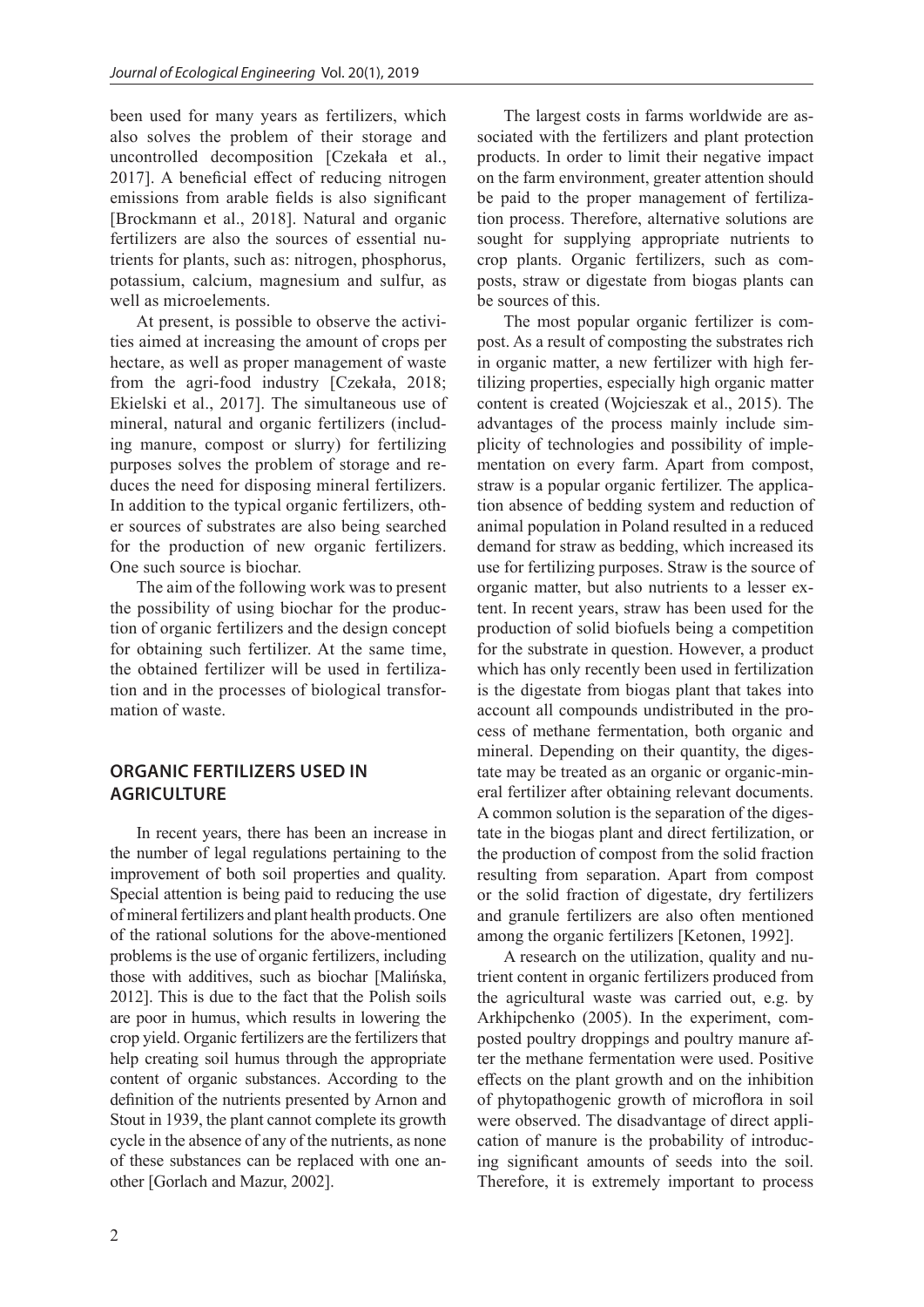these fertilizers properly before applying to the soil [Arkhipchenko et al., 2005]. All components, the compost obtained on the basis of animal manure together with various organic fertilizers and proper straw management belong to the group of products applied to soil, which have a large impact on fertility in ecological farming systems [Hasegawa et al., 2005]. The studies conducted by Jannoura (2014) proved that the use of horse manure and compost (green waste) increased the content of dry matter in peas, contributed to faster photosynthesis rate, improved  $N_2$  binding and N accumulation [Jannoura et al., 2014]. In different studies [Koszel and Lorencowicz, 2015] an increase of macroelements in alfalfa leaves was observed using digestate from biogas plants for the plant fertilization purposes.

Biochar has become a type of material that systematically gains popularity in agriculture and environmental protection. It is used, among others, as an addition to slurry or in the production of compost. The use of biochar enables to enrich the properties of fertilizer, which affect the quality of soils. The sorption capabilities of pollutants from soil and water play a valuable role in environmental protection. The biochar applied into the soil with organic carbon and a number of macroand micronutrients (N, P, K, Mg, Ca) constitute a valuable source of ingredients for plants and soil microflora development. [Malińska, 2012; Malińska, 2015].

# **BIOCHAR – PRODUCTION AND PROPERTIES**

Biochar is one of the products of biomass pyrolysis, which has been known for thousands of years in the form of charcoal **[**Weber and 2018; Cha et al., 2016; Yu et al., 2011; Dias et al., 2010]. Due to its properties and the possibility of multiple uses in many areas, the interest in this material is growing taking into consideration agricultural,

environmental protection or energy aspects. On the basis of numerous publications, it can be defined in various ways, as a solid material with a high carbon content, a product of slow pyrolysis and as a material formed by the thermochemical decomposition of biomass. The pyrolysis process can be described as a thermal decomposition of organic matter with no or very limited access of oxygen. The result of this process involves solid products (including biochar), liquid (bio-oil) and gas (syngas). It is distinguished by fast, flash, slow (carbonization) pyrolysis as well as gasification (Table 1) **[**Verheijenet et al., 2009; Maiti et al., 2005].

An important fact is that biochar can be produced from a wide range of organic materials. These include agricultural biomass, sewage sediment, forest waste, energy crops and residues from agro-food processing **[**Malińska 2012]. Biochar is most often used to improve the soil quality **[**Lehmann et al., 2011**]** due to its extensive properties; that is why more and more attention is focused on the use of biochar both in agriculture and environmental protection.

## **USE OF BIOCHAR IN AGRICULTURE AND WASTE MANAGEMENT**

Since Poland's entry into the EU, an emphasis has been put on following the sustainable economy policy. Environmental protection and agriculture have become the areas, which require changes. As for the issue regarding agriculture, the attention is paid to the economy and management of natural and organic fertilizers. When it comes to the application of fertilizers of both groups, it is very important to follow the guidelines contained in the Act of 10 July 2007 on fertilizers and fertilization [Journal of Laws, 2007, no. 147, item 1033]. Pursuant to the afore-mentioned Act, organic fertilizers include all the fertilizers produced from organic substances or their mixtures,

**Table 1.** Percentage content of pyrolysis products depending on the type of process [Verheijen 2009]

| Type                              | Conditions                                                                                  | Liquid fraction | <b>Biochar</b> | Syngas |
|-----------------------------------|---------------------------------------------------------------------------------------------|-----------------|----------------|--------|
| <b>Fast pyrolysis</b>             | Moderate temperature, $\sim$ 500 °C, short residence time<br>lof hot steam of $\sim$ 1 s    | 75%             | 12%            | 13%    |
| Flash pyrolysis                   | Moderate temperature, $\sim$ 500 °C, short residence time<br>of hot steam of $\sim$ 10–20 s | 50%             | 20%            | 30%    |
| Slow pyrolysis<br>(carbonization) | Low temperature $\sim$ 400 °C, very long residence time<br>of solid substances              | 30%             | 35%            | 35%    |
| lGasification                     | High temperature $\sim$ 800 °C, long residence time of steam                                | 5%              | 10%            | 85%    |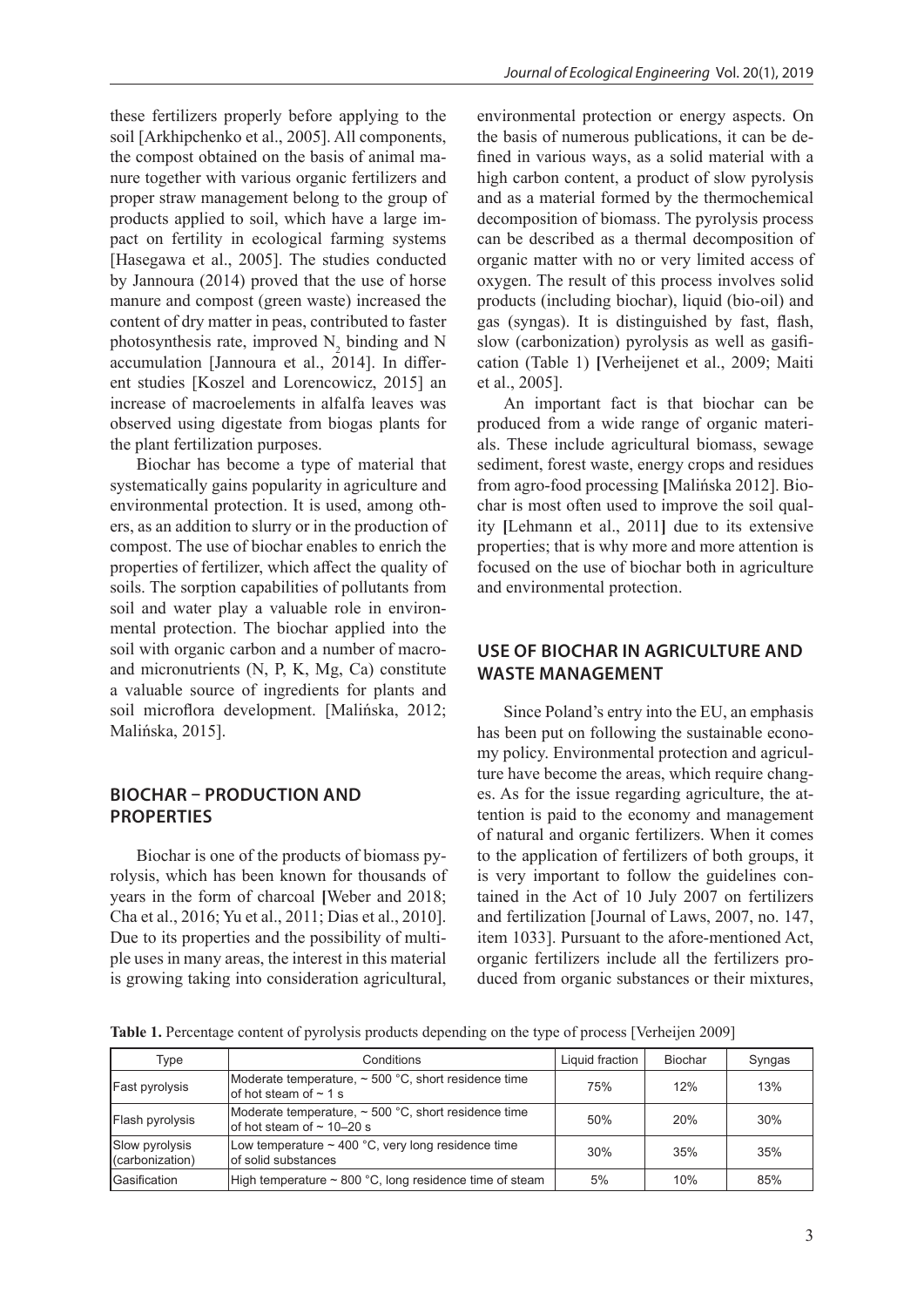including composts. Only the fertilizers that have been admitted to trading, pursuant to Art. 3 par. 1 and 2, art. 5 and Regulation No. 2003/2003 are acceptable. The physical, physicochemical and chemical analyses of fertilizers, as well as soils, are carried out by District Chemical and Agricultural Stations having appropriate certificates. Taking the analyses of these fertilizers into consideration, one can choose the appropriate dosage of selected organic fertilizers, so as to obtain the most beneficial effect for soil. Due to numerous positive physical and chemical properties, biochar has become a subject of numerous scientific and implementation studies in recent years. The currently obtained results prove that biochar is characterized by diverse properties, caused primarily by the biomass used and the parameters of the pyrolysis process. Biochar may contain from 50 to 90% of organic carbon, from 1 to 15% of moisture content, from 0 to 40% of volatile substances and from 0.5 to 5% of mineral matter, characterized by neutral or alkaline reaction. Biochar has also variable phosphorus and potassium content, resulting from the material used, which for phosphorus (P) range from 2.7 to 480  $g \cdot kg^{-1}$  and for potassium (K) from 1.0 to 58  $g \cdot kg^{-1}$ **[**Malińska 2012, Malińska et al., 2014; Beesley et al., 2011; Dias et al., 2010**]**.

Due to its sorption properties, biochar has a very wide range of applications, including fertilization **[**Steinbeiss et al., 2009], composting **[**Czekała et al., 2016; Dias et al., 2010**]**, water and wastewater treatment **[**Mohan and Pittman, 2007**]**, environmental protection and reclamation [Yu et al., 2011; Beesley et al., 2011**]**.

In a country where the number of inhabitants is still growing, it is important to use every possible areas for cultivation. For two years, in the north of China, a field study was conducted under rainy conditions using biochar as an organic fertilizer. Previously, in this area the fertilization was characterized by a high N and low P level. Thanks to the use of biochar on corn plantation, a significant increase in yields and a lower emission of  $N_2$ O were observed. In the experiment, biochar was used at doses of 0, 20 and 40 Mg·ha<sup>-1</sup>, which can be considered a relatively small amount. Due to sustainable fertilization with the addition of biochar, the yield of corn during the first year increased by  $16.77\%$  (dose 20 Mg·ha<sup>-1</sup>) and by 11.9% (dose 40  $Mg \cdot ha^{-1}$ ). During the next year of research, a 20 Mg·ha<sup>-1</sup> dose increased by 19.8% and a 35.4% dose by 40 Mg·ha-1. An important

aspect of the biochar was the reduction of  $N_2O$ emission by half as compared to NPK. The obtained data also showed the possibility of reducing the consumption of mineral fertilizers, which are used on large corn plantations in large quantities – up to 400 kg N·ha<sup>-1</sup> per year [Zhang et al., 2016]. The analysis of the subject literature shows that the most frequently mentioned advantage of biochar soil application is the increase in plant yields **[**Yu el al., 2011; Beesley et al., 2011; Verheijen et al., 2009**]**.

The adsorbing properties of biochar are also utilized in water and wastewater treatment. This is indicated, among others, by the research on the capture of such ions as  $As^{3+}$ ,  $Cd^{2+}$ ,  $Pb^{2+}$  [Mohan and Pittman, 2007]. From the environmental point of view, an important feature of biochar is its effect on reducing  $N_2O$  emissions to the atmosphere. This is confirmed, among others, by the research conducted on corn plantations at the Scientific and Research Center of the University of Illinois in Urbana, USA. The crop was divided into 4 blocks: control, biochar (100 Mg·ha-1), nitrogen fertilization (269 kg  $N$ ·ha<sup>-1</sup>) and biochar + nitrogen (100 Mg·ha<sup>-1</sup> + 269 kg N·ha<sup>-1</sup>). It has been shown that biochar has reduced the  $N_2O$ emission of soil on the areas with high N doses, to the levels close to the control group (no addition of nitrogen fertilizers and biochar) [Edwards et al., 2018]. In other multiannual studies, the example of winter wheat showed a positive effect of organic fertilizers on the increase of soil microbial biomass content (SMBC) as well as soil microbial biomass nitrogen (SMBN) [Li et al., 2018].

Currently, research is being conducted on the use of biochar for the reclamation of contaminated or degraded area, as it is very widely applied in remediation, reclamation and renewal of contaminated soils. The biochar action consists of, among others, dispersing pesticides and herbicides in soil by increasing the sorption capacity of the soil. The issue is more complex when taking into account pesticides, thus the use of biochar must be carefully considered, because the doses of pesticides do not show a weakened action **[**Yu et al., 2011**]**. The factors that threaten the plant growth are also soil salinity and sulfur content. This problem is of particular importance in the dry regions of the world, where both factors significantly influence the cultivation of soils. It is estimated that the total soil area affected by this problem amounts to about 1 billion ha [Tóth et al., 2008], with an increasing trend caused by in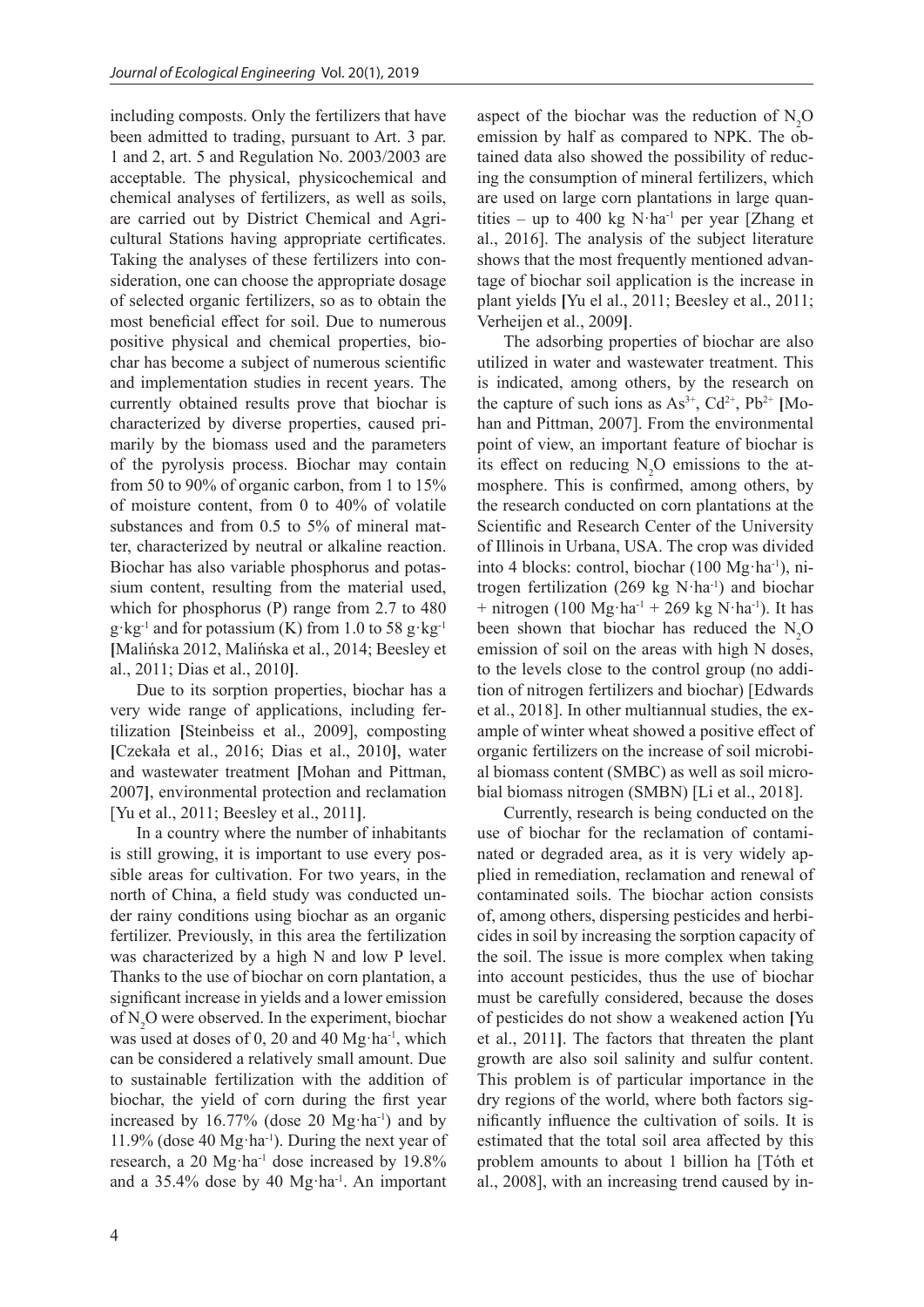adequate water management and climate change. Although most studies on the issue were carried out for a short period of time, the biochar proved to improve the plant growth as well as physical, chemical and biological properties of extremely saline soils. Other problems that can arise during fertilization of saline soils concern the production and transport costs of biochar [Saifullah et al., 2018].

The application of biochar with regard to the economic and eco-friendly aspects seems to take place in the remediation of phosphorus in the aquatic environment. This is related not only to the issue of eutrophication of waters, but to a lesser extent to the scientific interest of biochar use in this field **[**Vikrant et al., 2018].

The comprehensive use of biochar properties is also applicable in wastewater treatment plants by adding biochar to sewage sludge. Sewage sludge is a waste with high content of organic matter, phosphorus, nitrogen and micronutrients, which enables to use it for fertilization purposes. However, due to the presence of toxic substances in sediments, such as heavy metals and organic microorganisms (e.g. WWA, PCBs, PCDDs, PCDD / Fs, Antibiotic et al.), there is a risk of soil contamination. In one of the experiments [Kończak and, Oleszczuk, 2018] fertilization effect was examined with the use of sewage sludge  $(10 \text{tdw·ha}^{-1})$  and sewage sludge  $(10 \text{tdw·ha}^{-1})$ with the addition of biochar (2.5, 5 or 10% in relation to the sewage sludge mass). The toxicity of unmodified and modified soil and sewage sludge was tested, which showed that the addition of biochar in sewage sludge and soil reduced leaching of nutrients, which resulted in their longer maintenance in soil and availability for plants. The toxicity of sediments was also lower. After 18 months of research, a beneficial effect on stimulation of *Folsomia candida* arthropods was found; however, it related to the dosage of biochar. At the lowest dose of biochar (2.5%), their reproduction increased by 75%, at 5% dose, it increased by another 15%, and at 10% of biochar by 13%. In another experiment, when using biochar as an additive to sewage sludge, faster root growth was observed in Lepidium sativum (Phytotoxkit F). The increase was observed in the fields with sewage sludge and biochar by 19.6% at a biochar dose of 2.5%, 17.0% at 5% and 27.4% at a dose of 10% compared to the fertilization only with sewage sludge [Oleszczuk et al., 2012]. Other beneficial effects of biochar were also demonstrated

in the corn experiment, with its faster growth and leaf number [Gwenzi et al., 2016].

As mentioned earlier, both biochar and organic fertilizers with its addition can positively affect the soil properties, as well as the plant growth and development. Therefore, research was undertaken on the use of biochar in environmental protection, and more specifically in waste management. As for the biogas production, biochar can be used at various stages of the process; first of all, as an addition to fodder or bedding at the stage of animal husbandry, to limit the greenhouse gas emissions. Biochar can be used to properly prepare substrates for fermentation, by removing excess ammonia  $(NH_3)$  and ammonium ions  $(NH<sup>4+</sup>)$ . Moreover, it has a positive effect on the biogas purification process, thanks to the removal of sulfur compounds. The solid residue fraction of the fermentation process also meets the conditions of becoming a substrate for biochar production, which can be used for energy or fertilizer purposes as a soil improver [Malińska and Dach, 2015].

A number of studies indicate the positive use of biochar in the methane fermentation process. In the following process, the absorbing properties of biochar were used, which inhibit substances, e.g. ammonia or limonene. The presence of biochar in the fermentation process contributes to, inter alia, faster degradation of organic matter and leveling of pH value [Luz et al., 2018; Mumme et al., 2014].

Due to the large amounts of wastes such as biodegradable municipal waste, agricultural waste from forestry and food industry, the research on the effect of the addition of biochar on optimizing the composting process has been initiated. In the presence of biochar, greenhouse gas emissions (especially  $CH_4$ , N<sub>2</sub>O), as well as nitrogen, are reduced in the proper compost. What is important, it can also be used for purification of air from the process gases [Malińska and Dach, 2014].

Thanks to its sorption properties, the biochar is increasingly used in the composting process and its role is mainly related to the reduction of gas emissions and process temperature [Czekała et al., 2016; Malińska et al., 2014]. The biochar potential in the composting process is also related to its structure-forming properties, which can affect the degradation of organic matter and the degree of compost humification [Dias et al., 2010]. For the moment, the research results indicate the need to continue the study, especially in the meth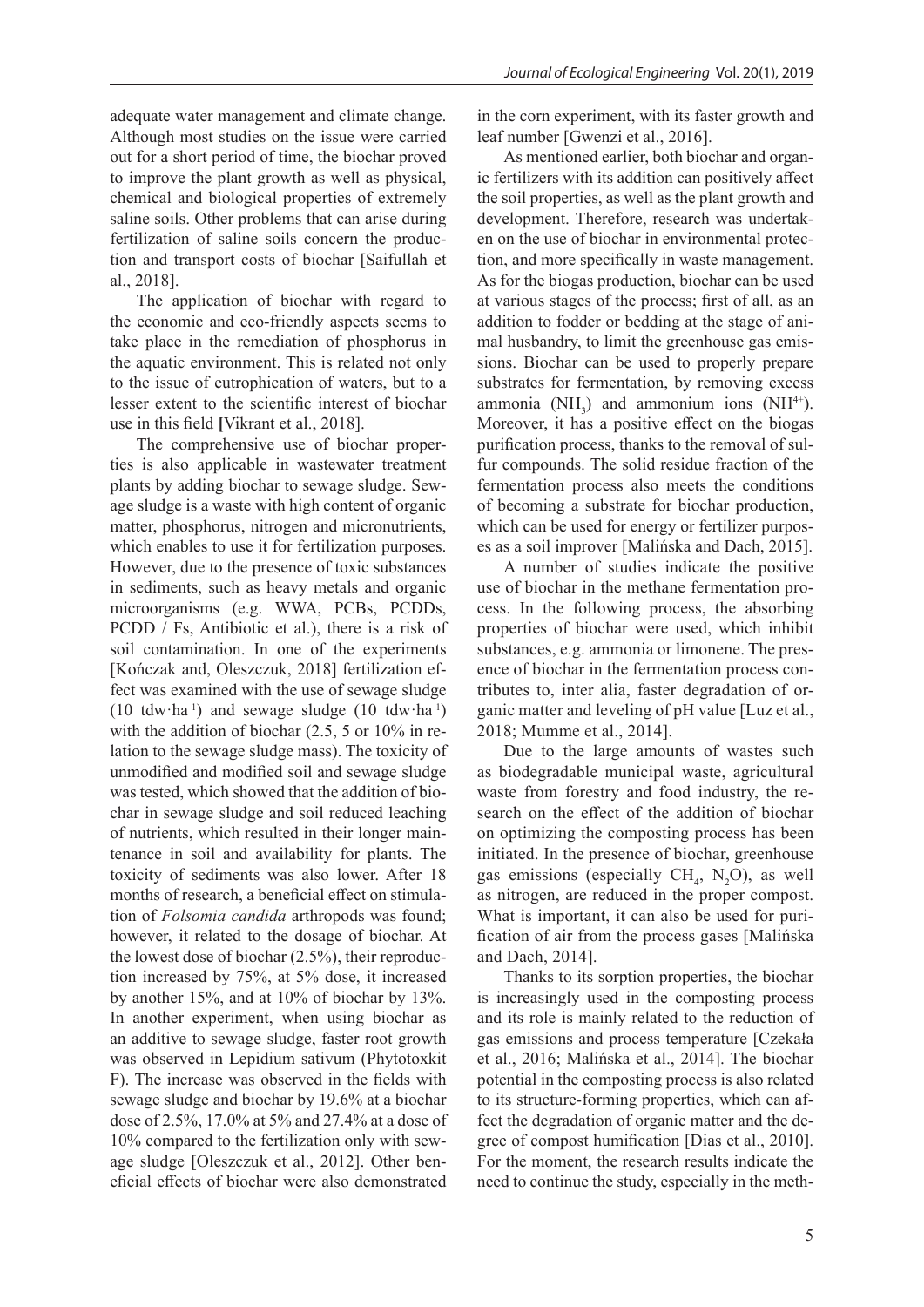ane fermentation and composting process. Both processes provide the products of fertilizing nature, which directly affect not only soil properties, but also the increase in the yield of plants. [Czekała et al., 2017].

#### **USE OF BIOCHAR IN THE PRODUCTION OF ORGANIC FERTILIZERS IN PELLETS**

As part of the "Research on the Innovative Form of Organic Fertilisers" project implementation, an organic fertilizer containing biochar in the form of pellets was obtained. The samples tested with the addition 10% and 12% of biochar with a diameter of 4 mm, were regarded as the best. The developed formula enabled to produce four variants of the fertilizer based on biochar, effective microorganisms, mycorrhizal fungi, *Rhizobium* bacteria and algae.

Depending on individual needs, the fertilizer can be used in the cultivation of vegetables, field or ornamental plants. Each of the afore-mentioned fertilizer variants have a soil conditioning effect and primarily improve the physicochemical properties of the soil and plants, which in consequence have positive results on the yield and quality of the crop. During the implementation, the composition of the fertilizer mixture was chosen, including the preparations containing microorganisms, algae or their extracts, as well as mycorrhizae for the studied plant species. Currently, pot and field tests are being carried out to determine the effectiveness of the produced fertilizers, including yield and phytosanitary properties.

The idea of the above-mentioned fertilizer production can be mainly seen in fertilizing, economic and environmental benefits. The economic benefits take into account the possibility of reducing costs on the purchase of mineral fertilizers. Satisfying part of the needs of plants by ingredients contained in the produced fertilizer is, on the other hand, an environmental benefit. Such results are due to the behavior of components, mainly nitrogen, and from phytosanitary activity, which in turn translates into savings on the purchase of chemicals related to plant protection. In addition to the innovative application of fertilizer by improvement of soil properties, measures will also be taken to determine the impact of the product on biological waste treatment processes, mainly in composting and methane fermentation.

The use of organic fertilizers in the fertilization process has basically two main purposes: the first is to provide organic matter to soil necessary for the formation of soil humus, the second, more as a complement, to supply nutrients. In both cases, regardless of the type of fertilizer used, they must be applied in a balanced fertilizer system. The main point is to take into account the nutritional needs of plants, supply the soil with digestible ingredients, mainly phosphorus and potassium, so as not to allow soil degradation in general. This is related to the use of this group of fertilizers not only in proper quantity, but also in good quality. What is more, they have a positive effect on the soil properties and structure as well as the water retention ability, being a good source of available nutrients for plants [Odlare et al., 2011].

#### **CONCLUSION**

The role of fertilizers is to provide nutrients for plants, as their properties determine the fertility of soils. Organic fertilizers are gaining popularity due to the fact that the problems of deficiency of not only nutrients in plants, but also organic matter, are more and more often noticed. Organic fertilizers are opening a way to solve both problems mentioned above, especially considering that their price is much lower than that of mineral fertilizers, and production can take place on almost every farm. Biochar is a product that has been known for many years, but now it is being rediscovered. The number of studies conducted all over the world clearly show its positive role in environmental protection, agriculture and waste management. Therefore, it is suggested to conduct further studies in this area, preferably in the direction of organic fertilizer production coming from agricultural and food waste.

#### **Acknowledgements**

This study was performed within the scope of the project: "Research on the Innovative Form of Organic Fertilisers" that was financed by the European Regional Development Fund under Regional Operational Programme – Priority Axis 1 - Lubuskie 2020 within the No. RPLB.01.01.00-08- 0047/16-00.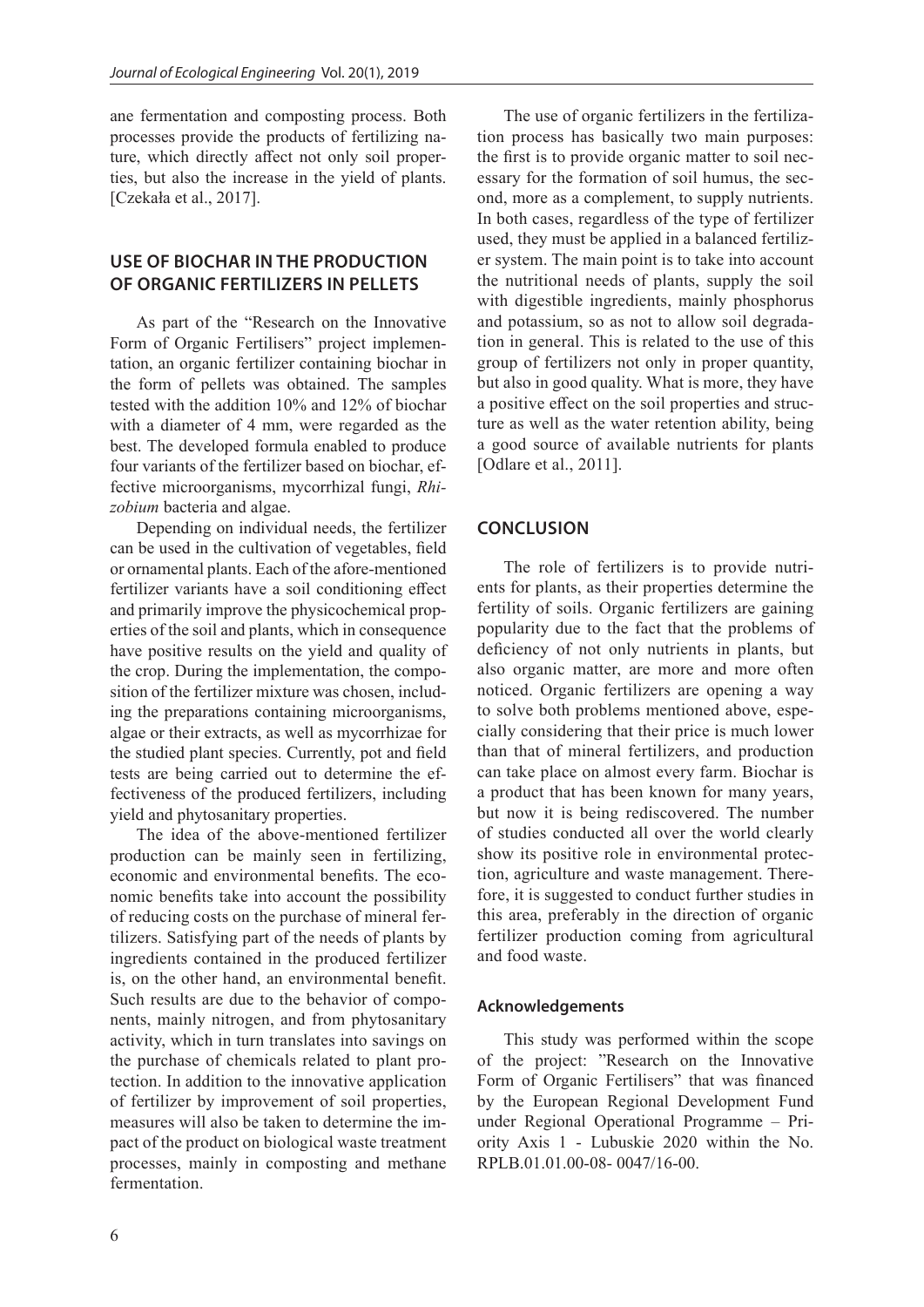#### **REFERENCES**

- 1. Act of 10 July 2007 on fertilizers and fertilization
- 2. Arkhipchenko I.A., Salkinoja-Salonen M.S., Karyakina J.N., Tsitko I. 2005. Study of three fertilizers produced from farm waste. Applied Soil Ecology, 30, 126-132.
- 3. Beesley L., Moreno-Jimenez E., Gomez-Eyles J. L., Harris E., Robinson B., Sizmur T. 2011. A review of biochars' potential role in the remediation, revegetation and restoration of contaminated soils. Environmental Pollution, 159, 3269-3282.
- 4. Bot A. Benites J. 2005. The importance of soil organic matter - Key to drought-resistant soil and sustained food and production. FAO soils bulletin. ISBN 92-5-105366-9.
- 5. Brockmann D., Pradel M., Hélias A. 2018. Agricultural use of organic residues in life cycle assessment: Current practices and proposal for the computation of field emissions and of the nitrogen mineral fertilizer equivalent. Resources, Conservation and Recycling, 133, 50-62.
- 6. Cha J.S., Park S.H., Jung S-C., Ryu C., Jeon J-K., Shin M-C., Park Y-K. 2016. Production and utilization of biochar: A review. Journal of Industrial and Engineering Chemistry, 40, 1-15.
- 7. Czekała W., Malińska K., Cáceres R., Janczak D., Dach J., Lewicki A. 2016. Co-composting of poultry manure mixtures amended with biochar – The effect of biochar on temperature and  $C$ - $CO<sub>2</sub>$  emission. Bioresource Technology, 200, 921–927.
- 8. Czekała W. Concept of IN-OIL project based on bioconversion of by-products from food processing industry. 2017. Journal of Ecological Engineering, 18(5), 180-185.
- 9. Czekała W., Dach J., Dong R., Janczak D., Malińska K., Jóźwiakowski K., Smurzyńska A., Cieślik M. 2017. Composting potential of the solid fraction of digested pulp produced by a biogas plant. Biosystems Engineering, 160, 25-29.
- 10. Czekała W. 2018. Agricultural Biogas Plants as a Chance for the Development of the Agri-Food Sector. Journal of Ecological Engineering, 19(2), 179-183.
- 11. Dias B.O., Silva C.A., Higashikawa F.S., Roig A., Sanchez-Monedero M.A. 2010. Use of biochar as bulking agent for the composting of poulty manure: Effect on organic matter degradation and humification. Bioresource Technology, 101, 1239-1246.
- 12. Edwards J., Pittelkow C., Kent A., Yang W. 2018. Dynamic biochar effects on soil nitrous oxide emissions and underlying microbial processes during the maize growing season. Soil Biology and Biochemistry, 122, 81-90.
- 13. Ekielski A., Żelaziński T., Durczak K. 2017. The use of wavelet analysis to assess the degree of

wear of working elements of food extruders. Eksploatacja i Niezawodność – Maintenance and Reliability, 19(4), 560-564.

- 14. Fageria N.K., Baligar V.C., Li Y.C. 2008. The Role of Nutrient Efficient Plants in Improving Crop Yields in the Twenty First Century. Journal of Plant Nutrition, 31(6), 1121-1157.
- 15. Flaig W. 1968. Einwirkung von organischen Bodenbestandteilen auf das Pflanzenwachstum. Landwirtsch. Forsch., XXI, 2, 103-127.
- 16. Gorlach E., Mazur T. 2002. Agricultural Chemistry (in Polish), Wydawnictwo Naukowe PWN, Warszawa.
- 17. Gwenzi W., Muzava M., Mapanda F., Tauro T.P. 2016. Comparative short-term effects of sewage sludge and its biochar on soil properties, maize growth and uptake of nutrients on a tropical clay soil in Zimbabwe. J. Integr. Agric., 15, 1395-1406.
- 18. Hasegawa H., Furukawa Y., Kimura S.D. 2005. On-farm assessment of organic amendments effects on nutrient status and nutrient use efficiency of organic rice fields in Northeastern Japan. Agriculture, Ecosystems & Environment, 108, 350-362.
- 19.Jannoura R., Joergensen R.G., Bruns C. 2014. Organic fertilizer effects on growth, crop yield, and soil microbial biomass indices in sole and intercropped peas and oats under organic farming conditions. European Journal of Agronomy, 52, 259-270.
- 20. Keating B.A., Herrero M., Carberry P.S., Gardner J., Cole M.B. 2014. Food wedges: Framing the global food demand and supply challenge towards 2050. Global Food Security, 3, 125-132.
- 21. Ketonen M. 1992. Models of a Continuous Fertilizer Granulation Process - Control Design Application. IFAC Proceedings Volumes 25 (15) 139-144.
- 22. Kończak M., Oleszczuk P. 2018. Application of biochar to sewage sludge reduces toxicity and improve organisms growth in sewage sludge-amended soil in long term field experiment. Science of The Total Environment, 625, 8-15.
- 23. Körschens M. 2013. Humus und Klimaänderung. Internationalen Grünen Woche in Berlin am 25. Januar 2013, 1-13.
- 24. Koszel M., Lorencowicz E. 2015. Agricultural Use of Biogas Digestate as a Replacement Fertilizers. Agriculture and Agricultural Science Procedia 7, 119-124.
- 25. Lehmann J., Rillig M. C., Thies J., Masiello C. A., Hockaday W. C., Crowley D. 2011. Biochar effects on soil biota – A review. Soil Biology & Biochemistry, 43, 1812-1836.
- 26. Li C., Ma S., Shao Y., Zhang L., 2018. Effects of long-term organic fertilization on soil microbiologic characteristics, yield and sustainable production of winter wheat. Journal of Integrative Agriculture, 17(1), 210-219.